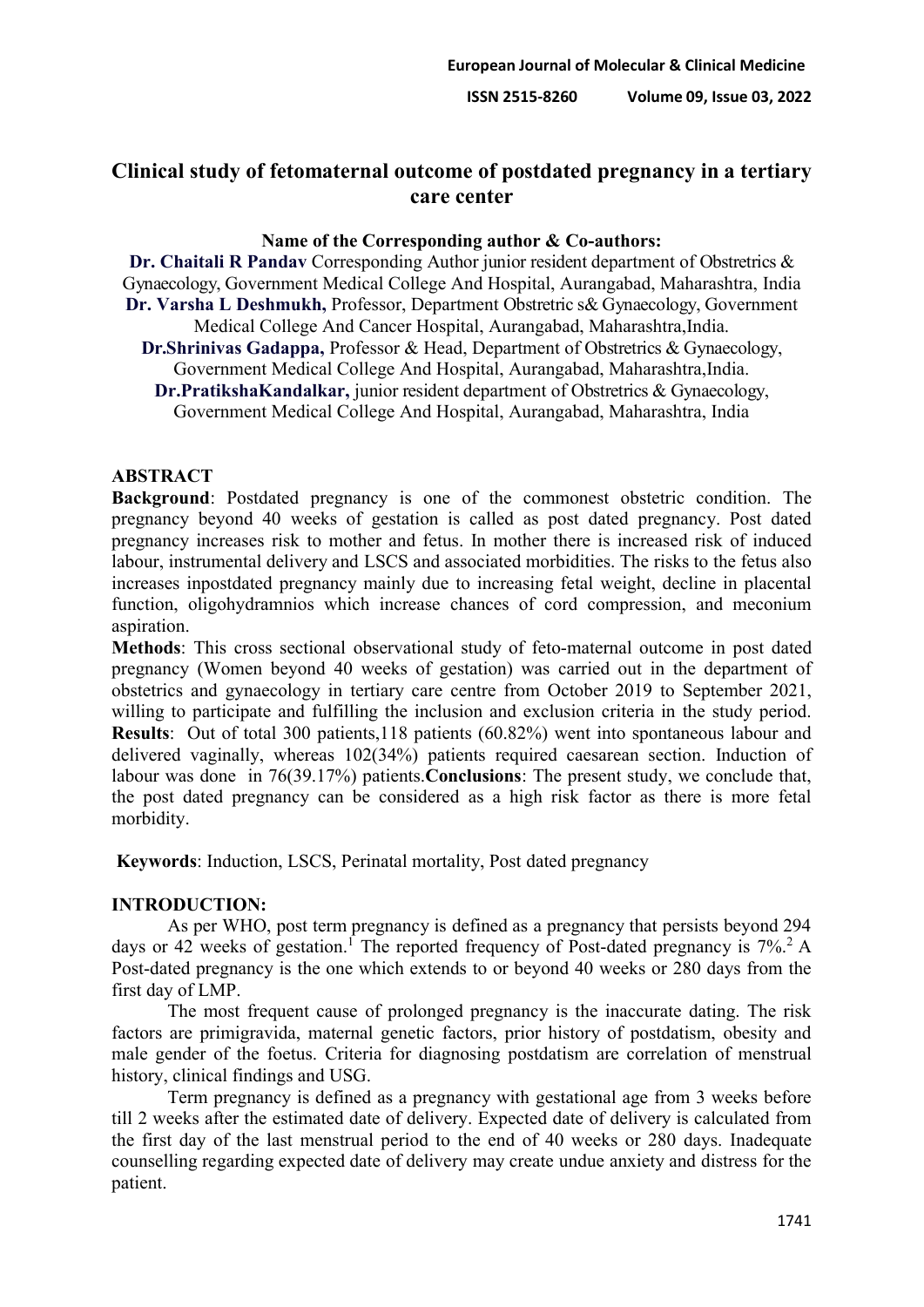The period after 41 weeks of gestation is valuable for patient and obstetrician. The frequency of adverse neonatal outcome is lowest among uncomplicated pregnancies delivered between 39 and 40 weeks of gestation.

Complications to both mother and foetus are seen in post-dated pregnancies. It has been reported that in a pregnancy which has crossed the expected date of delivery, there is an increased risk of oligohydramnios, meconium-stained amniotic fluid, macrosomia, foetal post maturity syndrome, foetal hypoxia, asphyxia, intracranial damage, hypoglycaemia and stillbirths in baby.

Maternal risks include an increase in labour dystocia, an increase in severe perineal injury related to macrosomia, an increase in the rate of caesarean delivery and postpartum haemorrhage, puerperal infections, Maternal trauma, cephalopelvic disproportion increases with increase in the gestational age beyond 40 weeks. Prolonged pregnancy has always been regarded as a high-risk condition because perinatal morbidity and mortality is Known to rise.<sup>3</sup>

In case of prolonged pregnancy foetus is more at risk of hypoxia during labour than foetus at term. All these risks factors compel the obstetrician to induce labour once 41 weeks are completed.<sup>4</sup>The rate of post-dated pregnancy has become a marker of quality of perinatal units, considering deliveries occurring after 294 days have adverse outcomes.

In the present study maternal and foetal outcome was studied with respect to postdated pregnancy

#### **METHODS:**

This cross sectional observational study of feto-maternal outcome in post-dated pregnancy (Women beyond 40 weeks of gestation) was carried out in the Department of Obstetrics and Gynecology in a tertiary care center from October 2019 to September 2021, willing to participate and fulfilling the inclusion and exclusion criteria in the study period. Approval of the Institutional Ethics Committee was taken prior to commencement of the study. The population for this study included all women admitted in labour room of Tertiary health care Centre with diagnosis of prolonged pregnancy. In present study we have enrolled 300 cases, who satisfied inclusion and exclusion criteria during two years .

### **Inclusion Criteria:**

- Post-dated women with regular menstrual cycles and first day of last menstrual period known or with dating scan done preferably between 8-9 wks
- Singleton pregnancy with vertex presentation.
- Uncomplicated Antenatal cases beyond 40 weeks of gestation willing to participate in study

#### **Exclusion Criteria:**

- ∑ High risk pregnancies like diabetes, antepartum haemorrhage (APH), premature rupture of membranes (PROM), and Gestational hypertension (GH), heart disease, chronic hypertensive disease, chronic renal disease.
- Previous caesarean sections.
- Congenital anomalies.
- Irregular menstrual cycles and unknown LMP and not having 1<sup>st</sup> trimester ultrasonography
- Multiple gestation
- Non vertex presentation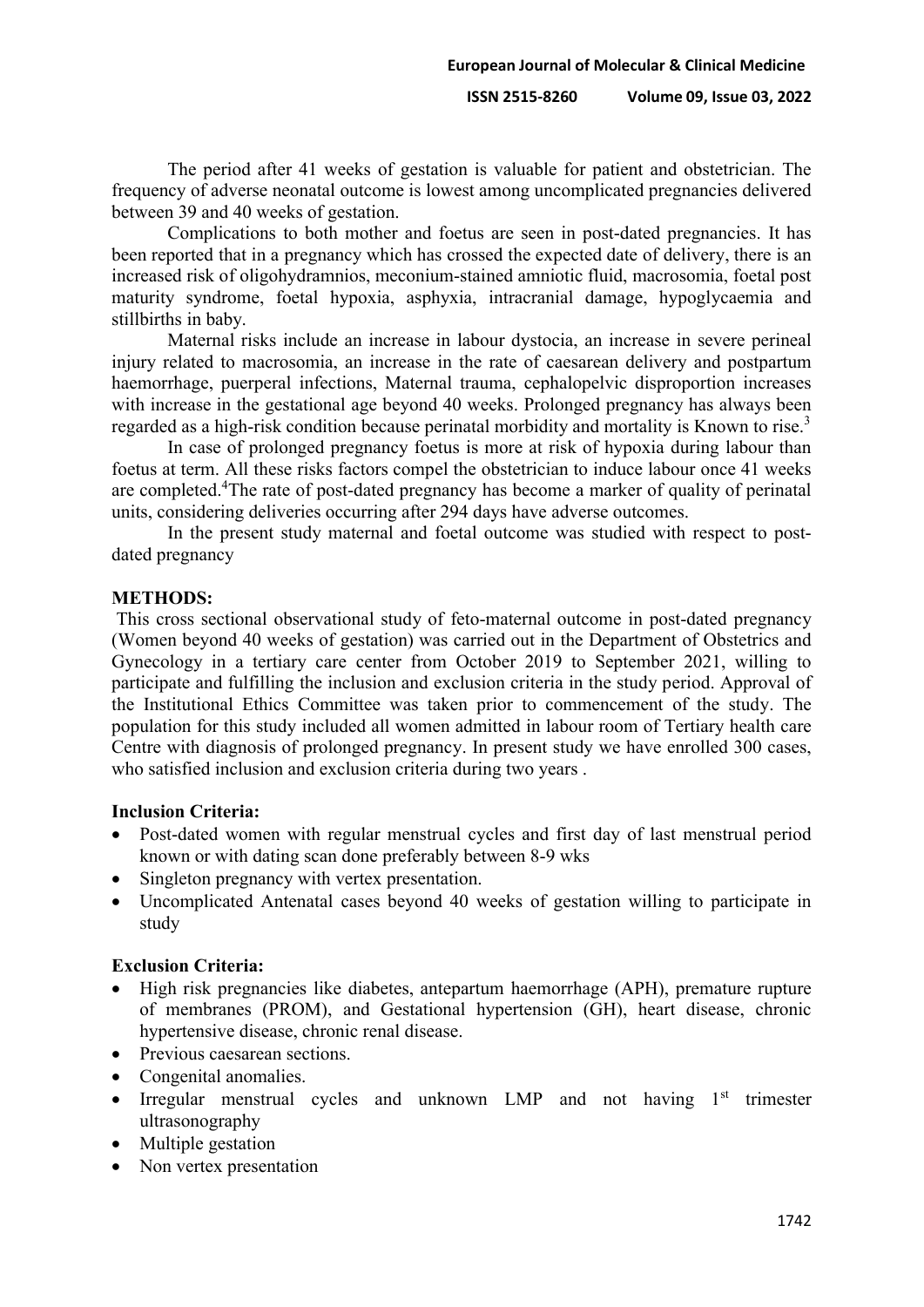• Not willing to participate in the study

The data was collected using a case record form after taking informed consent of the participants during the study period.

Detailed clinical history like menstrual History, obstetrics History, past History personal History, marital history, family history was noted. Exact gestational age was calculated using Naegele's formula in women with regular menstrual cycles. Patient's 1<sup>st</sup> trimester ultrasonography (dating scan done between 8-9 weeks of gestation) report was used for calculation of gestational age.

The patient's general condition, temperature, pulse, blood pressure, pallor, icterus, height and weight were noted. Systematic examination was done. Per abdominal examination was carried out to know the presentation and position of the foetus, the amount of liquor amnii and foetal heart rate.

Sterile per speculum examination was conducted to visualize the cervix and the vagina, any discharge per vaginum any leaking or bleeding per vaginum. Sterile per vaginal examination was done to assess cervical dilatation cervical effacement, station consistency and position of cervix and Modified Bishop's score was calculated. Adequacy of pelvis was assessed. On admission Non stress test (NST) was done to assure foetal well-being. Partograph was plotted to assess progress of labour.

Modified Bishop's score  $\geq$  =6 was regarded as favourable and score of  $\leq$ 6 was regarded as unfavourable. Decision for instrumental delivery or caesarean section was taken according to the Obstetric indication. Record was kept about the mode of delivery and if any postpartum maternal complications that occurred and they were labelled under maternal morbidity. Decision of emergency C-section was taken depending on obstetrical indications.

After delivery the baby was attended by the paediatrician, baby weight, sex of baby, APGAR Score, any gross congenital anomaly, whether there was any necessity for NICU admission was recorded. Indication for NICU admission was noted. Neonatal complications and outcome any neonatal deaths, that occurred, were recorded.

In post-natal period mother was examined and kept under observation till their hospital stay. Maternal morbidities like Post-partumhaemorrhage, perineal tear, wound gape, Wound discharge, fever or urinary tract infection in post operative period were noted and managed accordingly.

∑ **RESULTS:**

| Demographic data | of<br>Number   | Percentage |
|------------------|----------------|------------|
|                  | participants   | $\%$       |
| Age              |                |            |
| $20-25$ yrs      | 237            | 79%        |
| $26-30$ yrs      | 57             | 19%        |
| $31-35$ yrs      | 4              | 1.33%      |
| $>35$ yrs.       | $\overline{2}$ | 0.66%      |
| Total            | 300            | 100%       |
| Booking status   |                |            |
| Booked           | 243            | 81%        |
| Unbooked         | 57             | 19%        |
| Total            | 300            | 100%       |

| Table 1: Distribution of participants according to their demographic data |  |  |
|---------------------------------------------------------------------------|--|--|
|                                                                           |  |  |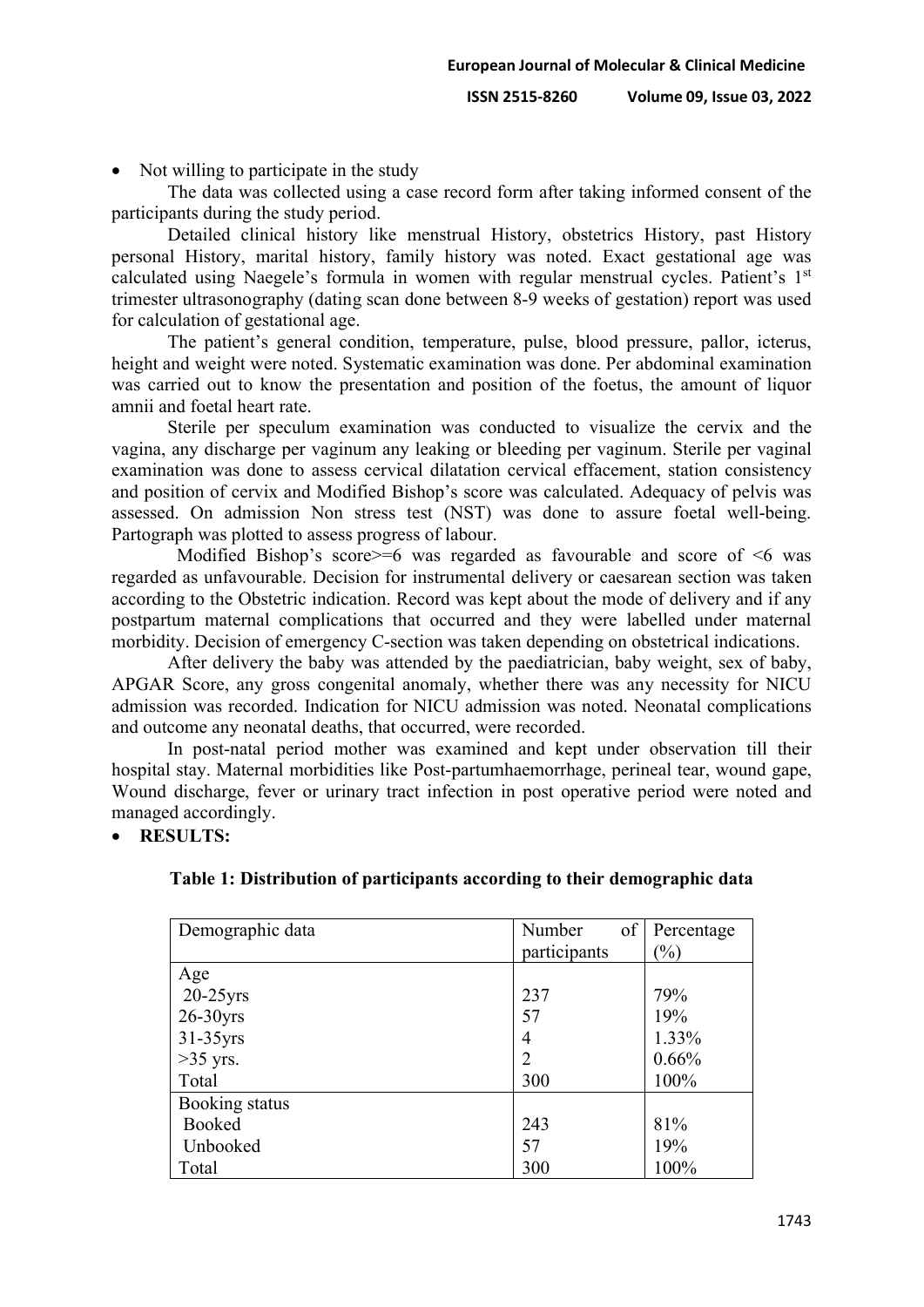|       | Gravidity                      |     |        |
|-------|--------------------------------|-----|--------|
|       | Primigravida                   | 174 | 58%    |
|       | Multigravida                   | 126 | 42%    |
|       | Total                          | 300 | 100%   |
|       | Previous history of Postdatism |     |        |
|       | Present                        | 33  | 25%    |
|       | Absent                         | 93  | 75%    |
|       | Total                          | 126 | 100%   |
|       | Gestational age                |     |        |
|       | 40weeks 1day-41 weeks          | 246 | 82%    |
| Total | 41 weeks 1 day-42 weeks        | 43  | 14.33% |
|       | $>42$ weeks                    | 11  | 3.66%  |
|       |                                |     |        |
|       |                                |     |        |

deliveries in the tertiary health care centre in the period from October 2019 to September 2021 were 31546.Total numbers of post-dated pregnancies were 1577.Therefore, the frequency of post-dated pregnancy according to the present study is  $1577/31546 \times 100 = 5\%$ . 81% patients were booked under hospital facility and 19% patients were Unbooked in present study.79% of the patientsbelonged to the age group 20-25years,19% between26- 30years,1.33% between 31-35 years, 0.66% more than 35years.

58% patients were primigravida and 42% were multigravida in present study out of them previous history of postdatism was present in 25% patients 82% patients present with gestational age of 40-41 weeks,14.33% with 41-42 weeks,3.66% with  $> 42$  weeks.

| Clinical parameters             | of<br>Number | Percentage $(\% )$ |
|---------------------------------|--------------|--------------------|
|                                 | participants |                    |
| <b>NST</b>                      |              |                    |
| Reactive                        | 261          | 87.58%             |
| Nonreactive                     | 37           | 12.41%             |
| Bishop's score                  |              |                    |
| $\leq$ 4                        | 48           | 16%                |
| $4-6$                           | 102          | 34%                |
| >6                              | 150          | 50%                |
| Type of Induction               |              |                    |
| Oxytocin infusion               | 23           | 30.26%             |
| PGE2 Gel                        | 21           | 27.63%             |
| Intracervical foley's catheter+ | 17           | 22.36%             |
| PGE <sub>2</sub>                |              | 9.21%              |
| Mifepristone 200 mg             | 5            | 6.57%              |
| ARM                             | 3            | 3.94%              |
| Sweeping & stretching           |              |                    |

| Table 2: Distribution of participants according to their clinical parameters (mother) |  |  |  |  |  |
|---------------------------------------------------------------------------------------|--|--|--|--|--|
|---------------------------------------------------------------------------------------|--|--|--|--|--|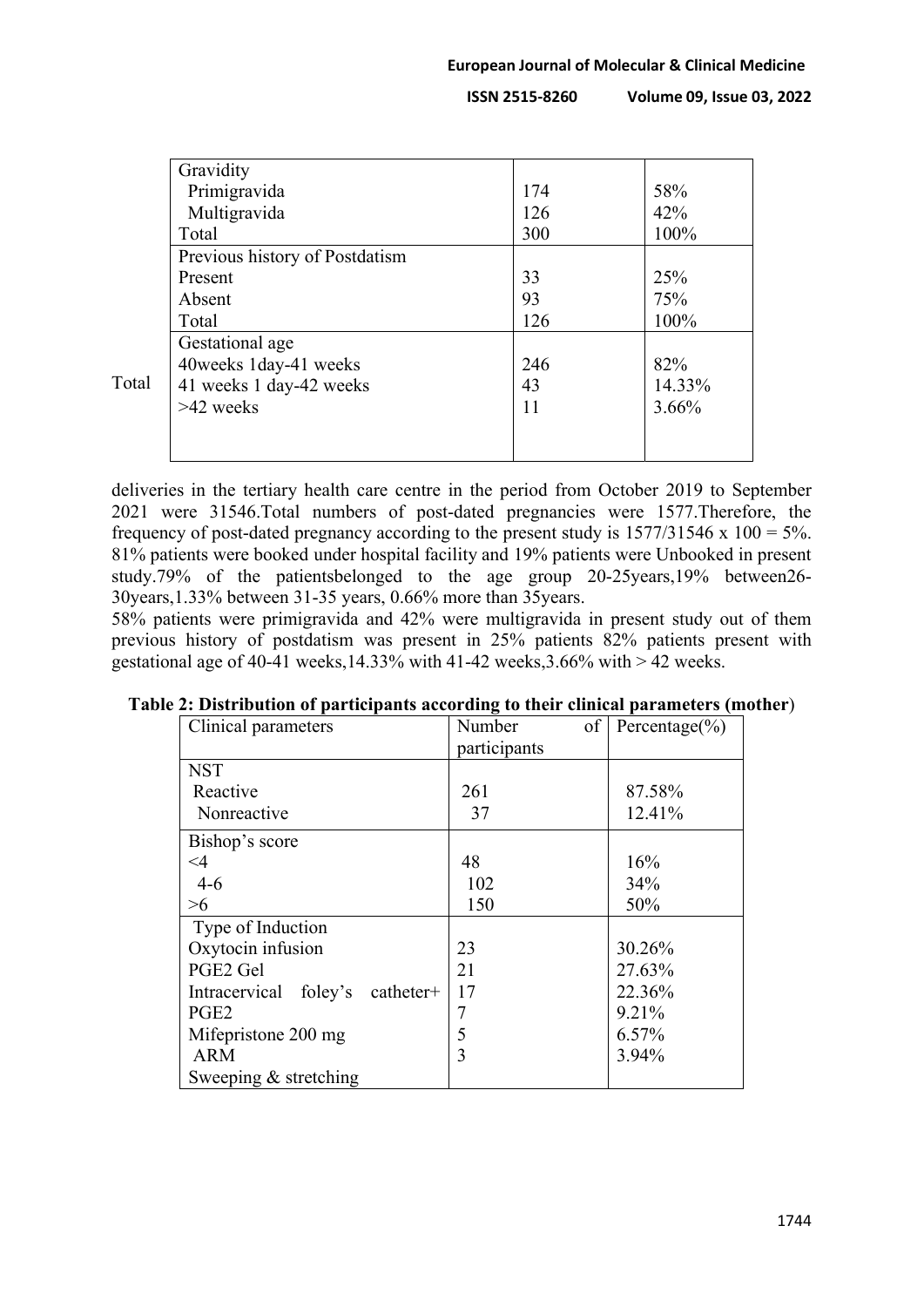| Mode of Delivery             |     |        |
|------------------------------|-----|--------|
| Spontaneous vaginal delivery | 194 | 64.66% |
| <b>LSCS</b>                  | 102 | 34%    |
| Instrumental delivery        | 4   | 1.33%  |
|                              |     |        |
|                              |     |        |
| Indication of C-section      |     |        |
| Foetal distress              | 52  | 50.98% |
| <b>CPD</b>                   | 10  | 9.80%  |
| Severe Oligohydramnios       | 9   | 8.82%  |
| Deep transverse arrest       | 4   | 3.92%  |
| Prolonged labour             | 9   | 8.82%  |

Reactive NST seen in 87.58% patients. Induction of labour was done in 76 patients depending on modified bishop's score .30.26% of the patients required oxytocin infusion, 27.63% PGE2 gel,22.36% intracervical foley's catheterisation + PGE2 gel.

64.66% of the patients in present study delivered by vaginally, 34% byLSCS. As the gestational age increases percentage of LSCS increases as shown in above table. Most common indication for LSCS seen was meconium-stained liquor with foetal distress in 50.98% patients.

## **Table 3: Distribution of participants according to their clinical parameters (new-born)**

| <b>Clinical Parameters</b> | Number of<br>participants | Percentage $(\% )$ |
|----------------------------|---------------------------|--------------------|
| APGAR Score at 1min& 5 min |                           |                    |
| $\leq 4$                   | 5                         | 1.66%              |
| $4 - 7$                    | 20                        | 6.66%              |
| >7                         | 275                       | 91.66%             |
|                            |                           |                    |
| Birth weight               |                           |                    |
| <2.5kg                     | 48                        | 16%                |
| $2.5-3kg$                  | 240                       | 80%                |
| $3.5-4kg$                  | 11                        | 3.66%              |
| >4kg                       |                           | 0.33%              |
| NICU Admission (25)        |                           |                    |
| 40 weeks 1 day-41 weeks    | 13                        | 5.37%              |
| 41 weeks 1 day-42 weeks    | 8                         | 19.04%             |
| $>42$ weeks                | 4                         | 40%                |
|                            |                           |                    |
|                            |                           |                    |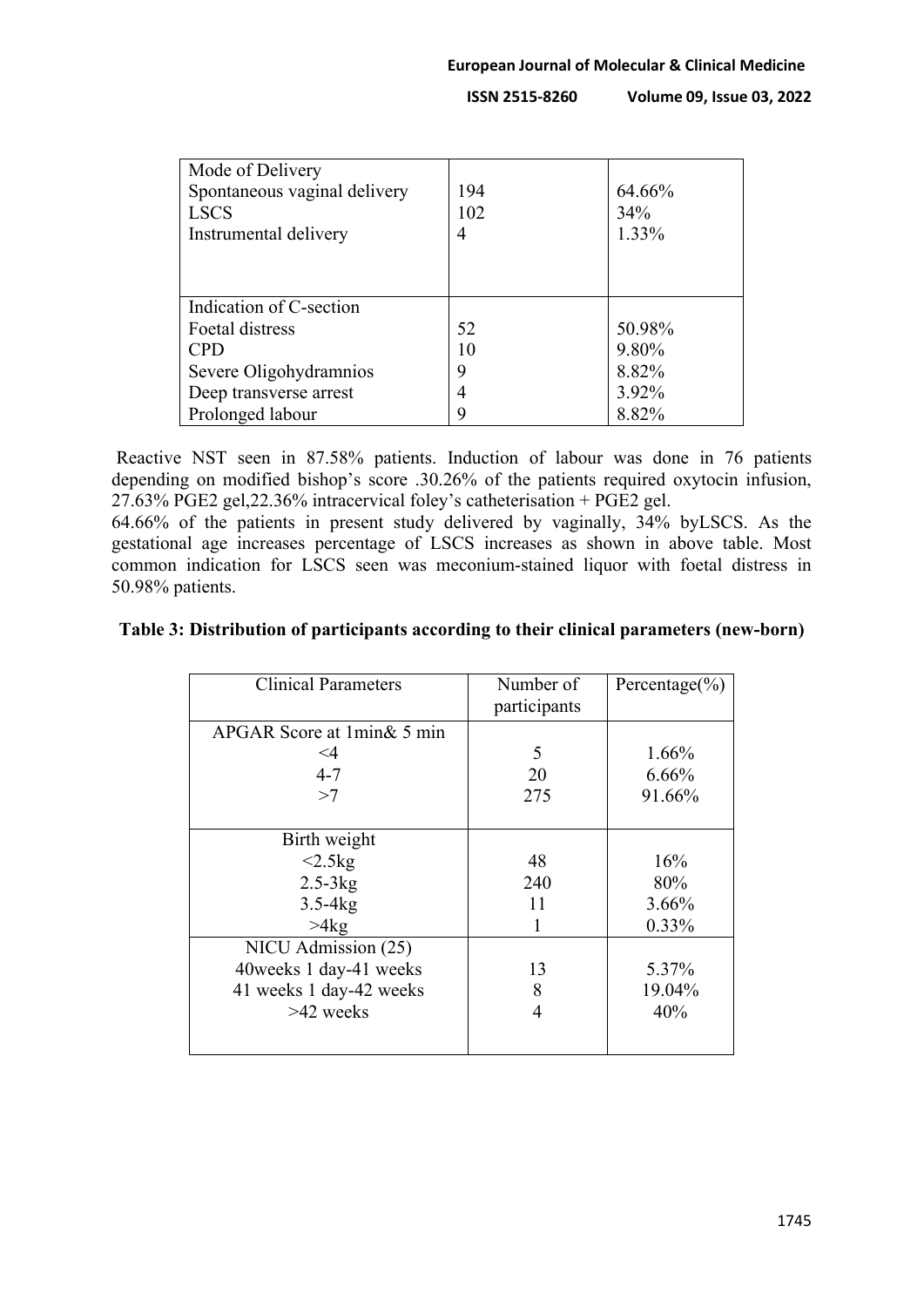| Indications of NICU Admission |        |
|-------------------------------|--------|
| Perinatal asphyxia            | $32\%$ |
| Meconium aspiration syndrome  | 28%    |
| Hyperbilirubinemia            | 8%     |
| Macrosomia                    | 4%     |
| Birth injuries                | 8%     |
| <b>IUGR</b>                   | 8%     |
| Post-maturity syndrome        | 4%     |
| Hypoglycemia                  | $4\%$  |
| Shoulder dystocia             | $4\%$  |

91.66% babies had APGAR score >7 at 1min and 5min after birth .80 % babies had birth weight between 2.5-3.5 kg 25 babies had NICU admission with 40% admissions seen in gestational age >42 weeks.

### **Table 4: Distribution of participants according to their morbidity indicators**

| Morbidity Indicators   | Number of<br>participants | Percentage $(\% )$ |
|------------------------|---------------------------|--------------------|
| Maternal morbidity     |                           |                    |
| Oligohydramnios        | 47                        | 43.51%             |
| Perineal tear          | 14                        | 12.96%             |
| <b>Traumatic PPH</b>   | 6                         | 5.55%              |
| Atonic PPH             | 11                        | 10.18%             |
| Wound discharge        | 5                         | 4.62%              |
|                        |                           |                    |
| Perinatal Mortality    |                           |                    |
| <b>Stillbirths</b>     | $\mathcal{P}$             | 0.66%              |
| <b>Neonatal Deaths</b> |                           | 1.33%              |
|                        |                           |                    |

Total 4 neonatal deaths had seen in present study.43.51% patients had oligohydramnios,12.96% had perineal tear,10.18% had atonic PPH, 5.55% had traumatic PPH,4.62% had wound discharge.

### **Discussion:**

In the present study 300 post-dated patients were enrolled based on inclusion and exclusion criteria.

According to this study maximum cases were in between 20-25 years that is 79%. These results are consistent with studies like **Bhriegu R et al2017**<sup>5</sup> showing 79%,**Singh N et al,2020**<sup>6</sup> study showing 72% cases between 20-25 YearsIn study by **Dobariya PV et al**, **2017**<sup>7</sup> **& Patel N et al**, **2017**<sup>8</sup> shows 69.05% &64% patients 20 to 30 years. This study shows 81% booked cases. Other studies like **Bhriegu R et al, 2017**<sup>5</sup> shows 82% booked cases&Study by **Verma V et al**, **2017**<sup>9</sup> shows 60.25% Unbooked cases.

Our study states that maximum cases that is 62% are primigravida and 38% are multigravida. The study by **Verma V et al, 2017**<sup>9</sup> shows 55.12% primigravida &Study by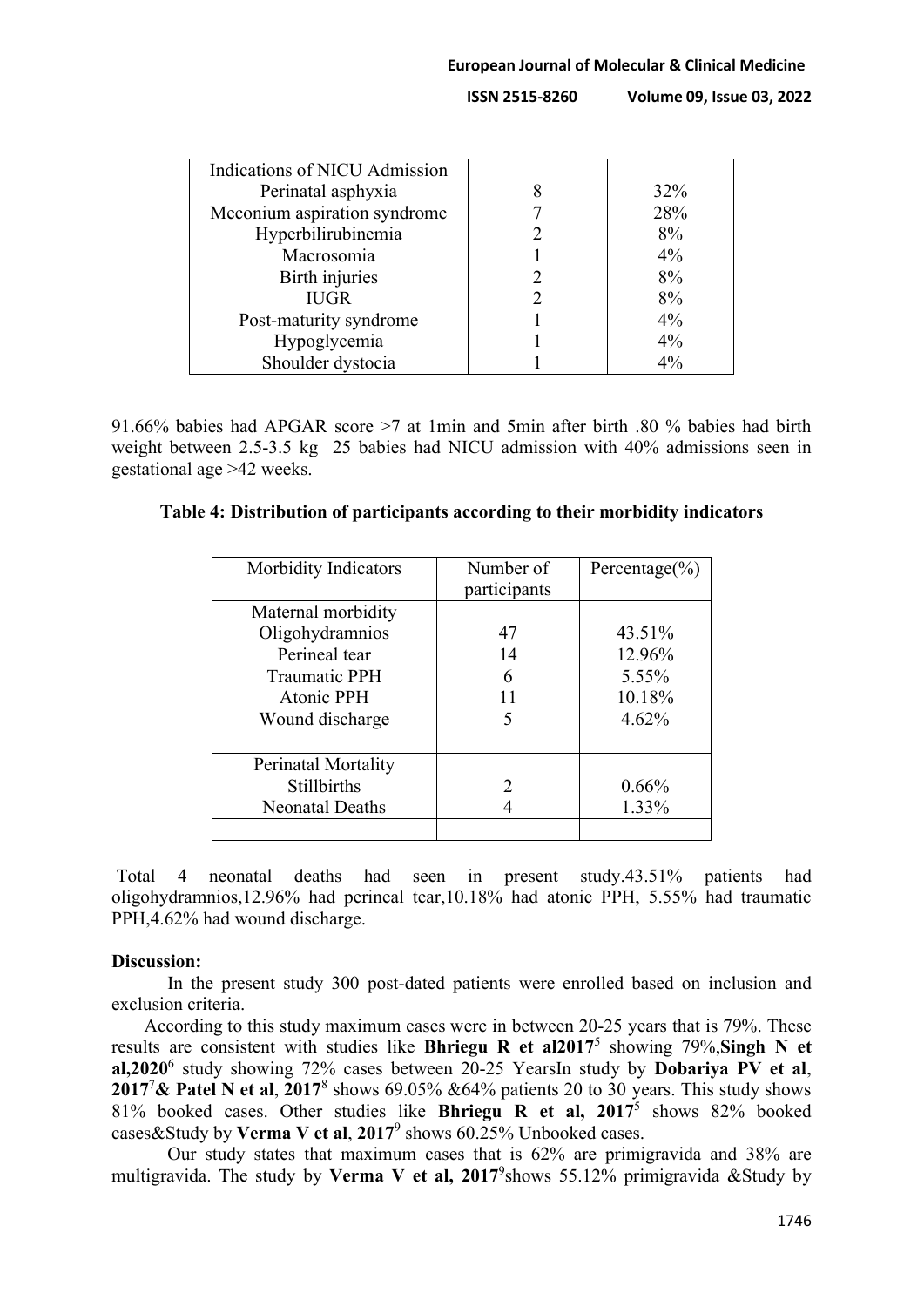**Kandalgaonkar VP et al, 2019**<sup>10</sup>shows 63.5% primigravida, study by **Singh N et al, 2020**<sup>6</sup> shows 68% primigravida& study **by Bhriegu R et al, 2017**<sup>5</sup> shows 62% primigravida.

According to present study only 75% of cases without previous history of postdatism in their previous pregnancy. The study by **Kandalgaonkar VP et al, 2019**<sup>10,</sup> shows 74% cases without previous history of postdatism.

According to present study 82% cases belongs to the gestational age of 40-41 weeks.The study by **Kandalgaonkar VP et al, 2019**10shows 69.8% cases, study by **Bhriegu R et al, 2017**<sup>5</sup> shows 88% cases, study by **Patel N et al, 20198** shows 76% cases with gestational age 40-41 weeks. The study by **Dobariya PV et al, 2017**<sup>7</sup> shows 52.38% between 41-42 weeks.

According to this study, 71.54% cases between 40-41 weeks of gestational age delivered vaginally while  $27.23\%$  cases required LSCS while  $27.27\%$  cases with  $> 42$  weeks of gestational age delivered vaginally while 72.72% delivered by C-section. The study by **Bhriegu R et al, 2017<sup>5</sup>** shows that 89.06% cases between 40-41 weeks of gestational age delivered vaginally and 29% delivered caesarean section. The study by **Singh N et al, 2020**<sup>6</sup> shows that 84% cases between 40-41 weeks of gestational age delivered vaginally and 12% delivered caesarean section,4% cases > 42 weeks of gestational age delivered vaginally while 1% cases delivered caesarean section.

In present study oxytocin infusion used in 30.26% cases,PGE2 gel in 27.47% and intracervical Foley's catheterization+ PGE2 gel insertion in 21.97% cases for induction of Labour. The study by **Kandalgaonkar VP et al, 2019**<sup>10</sup>shows 33.33% cases for oxytocin infusion,&57.78% cases for PGE2 gel for IOL.The study by **Verma V et al, 20179** shows 20.85% cases with oxytocin infusion, 70.83% cases with PGE2 gel &8.33% cases with intracervical Foley's catheterization+ PGE2 gel insertion for IOL.

According to our study most common indication for LSCS is foetal distress. The study by **Dobariya PV et, al 2017**<sup>7</sup> shows 40.74% cases, **Bhriegu R et al, 2017**<sup>5</sup> shows 23.53% cases, **Kandalgaonkar VP et al, 2019**<sup>10</sup> shows 37.5% cases underwent caesarean section for foetal distress.

According to this study 43.51% cases had oligohydramnios while the study by **Bhriegu R et al, 2017<sup>5</sup>** shows 17% cases with oligohydramnios. Perineal tear found in 12.96% cases in present study. The study by **Singh N et al,20206**5% cases ,2.08% cases in the study **by Kandalgaonkar VP et al, 2019**10, 4% cases in the study by **Bhriegu R et al, 2017**<sup>5</sup> shows perineal tear. Postpartum haemorrhage (PPH) seen in 10.18% cases in present study, Study by **Singh N et al, 2020**<sup>6</sup> shows 6% cases, Study by **Kandalgaonkar VP et al, 2019**<sup>10</sup> shows 5.20% cases, Study **by Bhriegu R et al, 2017**<sup>5</sup> shows 3% cases

In our study 8.33% cases require admission to NICU.The study by **Bhriegu R et al, 2017**<sup>5</sup> and **Kandalgaonkar VP et al, 2019**<sup>10</sup> shows 17% and 12.5% cases with admission to NICU respectively.

32% babies present with meconium aspiration syndrome(MAS) in present study. The study by **Bhriegu R et al, 2017**<sup>5</sup> and **Singh N et al, 2020**<sup>6</sup> both show 7% cases. Study by **Verma V et al, 2017**<sup>9</sup> shows 6.41% cases and the study **by Kandalgaonkar PV et al, 2019**<sup>10</sup> shows 4.17% cases with MAS. Hyperbilirubinemia seen in 12% cases, Macrosomia seen in 4% cases ,whilethe Study by **Singh N et al, 2020**<sup>6</sup> shows 2% cases hyperbilirubinemia& 4% with macrosomia. Present study shows 8% cases with IUGR. The study by **Verma V etal,2017**<sup>9</sup> shows 8.97% cases and the study **by Bhriegu R et al, 2017**<sup>5</sup> shows 1% cases with IUGR. APGAR score >7seen in 90.66% cases in present study. The study by **Kandalgaonkar PV et al,2019**<sup>10</sup> shows93.8% cases with APGAR score of >7.